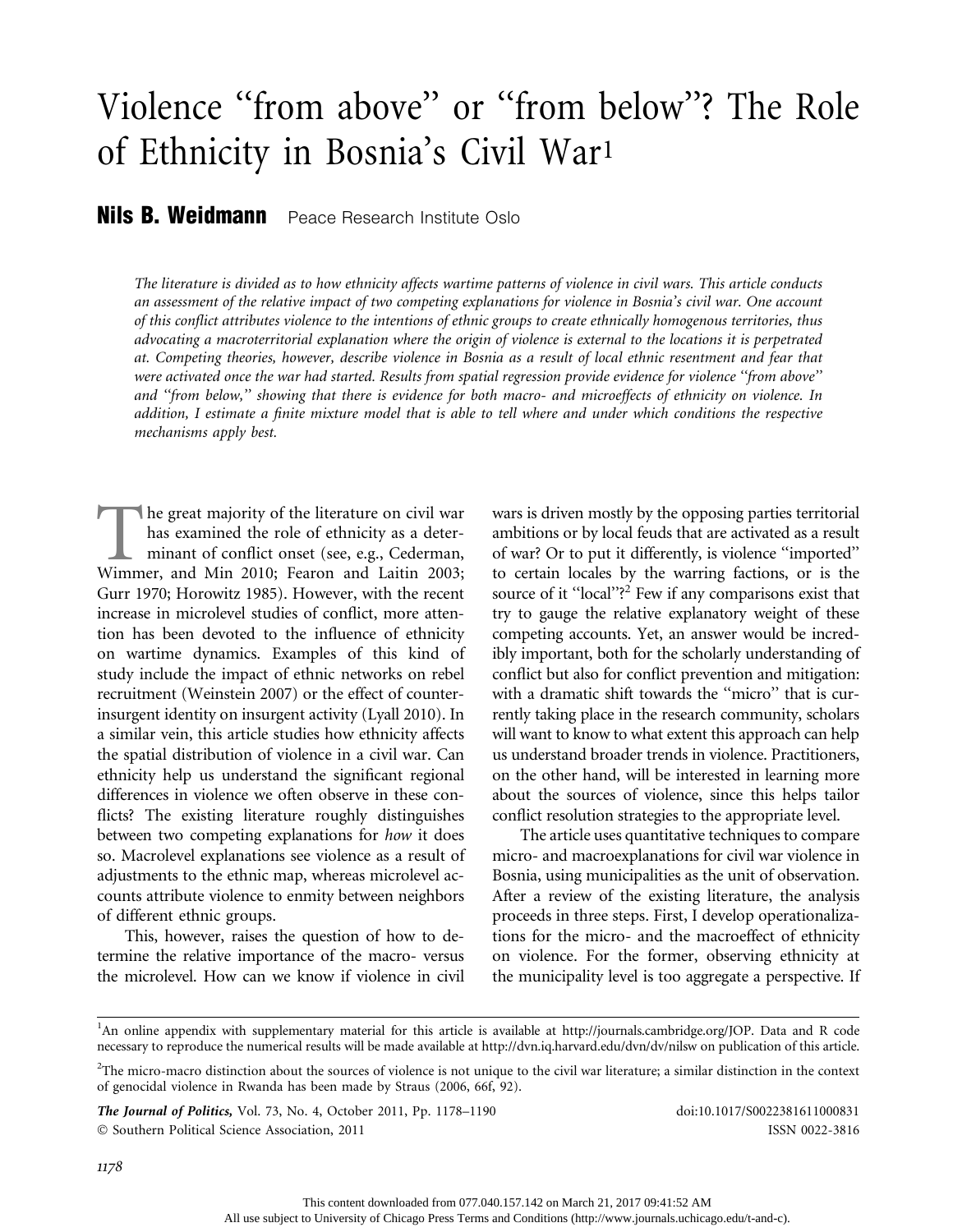personal ethnic antagonism matters, we need to study more carefully the interactions between neighbors, which requires us to move down to the village level. Conversely, in order to find out whether macrolevel territorial ambitions between groups are responsible for wartime patterns of violence in Bosnia, we need to consider the geostrategic position of a municipality within a larger picture. Second, I test how competing processes account for violence in Bosnia, using conventional regression modeling. This analysis shows that both have an independent effect; in other words, there is significant and robust evidence that local ethnic competition mattered and even left a statistical signature that is visible while controlling for the frequently mentioned ''territorial'' interpretation of the conflict. Third, I extend this regression modeling exercise. A useful and intuitive approach for gauging the relative explanatory impact would be to find out which cases are best explained by either type of process. Finite mixture models provide a way to do exactly this (Imai and Tingley 2010). My analysis reveals that the territorial logic explains violence in the great majority of municipalities across Bosnia, and the microexplanation seems to apply to roughly 15% of all municipalities. In addition, the mixture model allows me to make a first attempt at identifying the conditions under which either process applies best as an explanation for violence.

# Ethnicity and Violence in Bosnia

Any theoretical discussion that centers heavily around ''ethnicity'' first needs to clearly sketch the limitations of this concept. Much of the literature, especially in political science, has had a ''tendency to take discrete, bounded groups as basic constituents of social life, chief protagonists of social conflicts and fundamental units of social analysis'' (Brubaker 2004, 8). Quite the opposite, Brubaker argues that ethnic boundaries are fluid categories that change over time, which may matter in different ways (or not at all) for the individuals assigned to either side of them by an outside observer. Whereas this criticism is certainly valid for a number of cases, I join O'Loughlin (2010) in adopting an ''ethnic-based framework'' for my analysis of the Bosnian civil war. I assume that in Bosnia, especially in the years leading up to the conflict, ethnic categories were salient and visible. People were conscious of their own ethnic affiliation and the affiliation of others. Even though it is difficult to show this empirically, some indicators exist that can be interpreted in this direction. For example, intermarriage

between groups was low, and constantly so in the decades before the conflict (Botev 1994), which suggests that there was a certain social distance present between groups (Smits 2010). Also, census figures from Bosnia (which are also used in the analysis presented below) show that the great majority of the population (more than 90%) identified with their ethnic group rather than the national category ''Yugoslav'' (Kalyvas and Sambanis 2005). The mere salience of ethnic boundaries, however, does not presuppose that interethnic relations become violent, which is what ''primordial'' explanations typically assume (Kaplan 1993). However, my analysis shows that during the conflict, ethnic categories to some extent determined wartime patterns of violence, and the purpose of this article is to show how they did so.

The literature on ethnicity and violence spans multiple scientific disciplines and has led to a vast array of approaches. Psychologists and sociologists have traditionally focused more on the *individual* and his or her immediate social context, whereas political scientists tend to reason about ethnic groups and their (sometimes violent) interactions. Hence, it is not surprising that there are different prevalent explanations for intergroup violence across disciplines. In the following, I summarize what seem to be the two predominant perspectives of how ethnic violence is generated. The first is rooted in the political science literature, focusing on groups as the main actors and their territorial ambitions. In essence, according to this ''macroterritorial'' perspective, the application of violence should reflect the groups' intention to create large, homogenous territories. The second, "microcompetition," perspective is more individualist, arguing that ethnic competition for local resources sparks antagonism at the local level and thus makes people more susceptible to mobilization attempts by leaders. Finally, I discuss if and how these competing perspectives can be applied to the civil war in Bosnia.

## Macrolevel: Fighting over Contested **Territory**

Many theoretical accounts of ethnic conflict rely on ethnic groups as the main actors (see, e.g., Fearon 1998; Gurr 1993; Toft 2003) and describe under which circumstances violence erupts between them. The ethnic security dilemma theory by Posen (1993) shows how once conflict has started, it plays out in particular patterns of violence on the ground. His argument rests on the assumption that during the absence of a state that guarantees peaceful relations between groups, the groups take violent action to establish security for

This content downloaded from 077.040.157.142 on March 21, 2017 09:41:52 AM All use subject to University of Chicago Press Terms and Conditions (http://www.journals.uchicago.edu/t-and-c).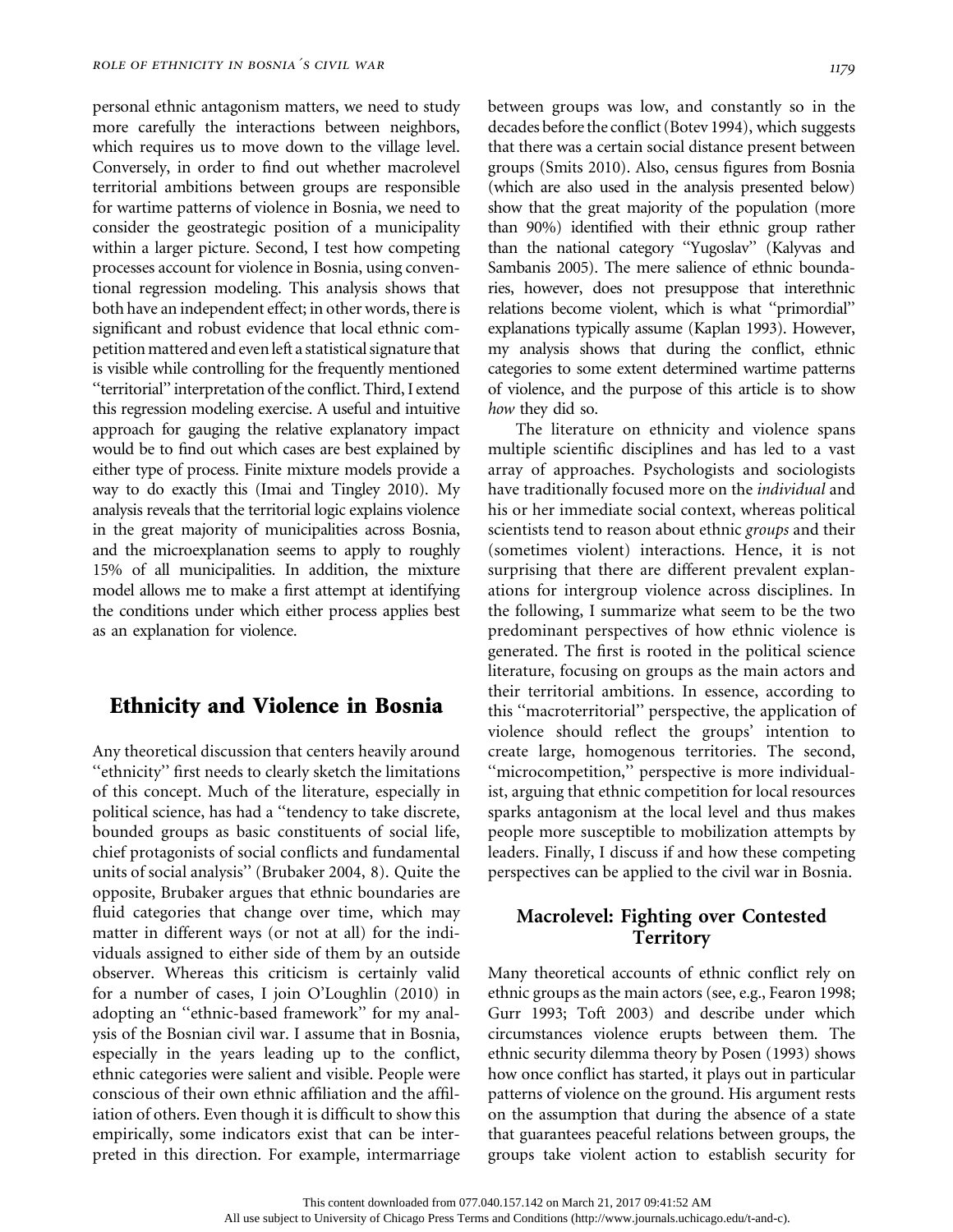themselves. In such a situation, ethnic settlement patterns will be key in determining where violence takes place. Essentially, the groups' aim will be to create ethnically homogenous territories and avoid spatially isolated enclaves inside the other group's territory because they are difficult to defend. However, since groups oftentimes do not live in clearly bounded areas, violence will erupt in the process of creating these territories. In particular, the territorial logic predicts less violence in homogenous locations where one group is clearly dominant. On the opposite, ethnically mixed areas that cannot easily be assigned to one group's territory should suffer most. Fighting over these locations can take the form of confrontations between the groups' military factions in an effort to secure control, but will most likely involve violent ethnic cleansing in order to create ethnic homogeneity (Mann 2005). In short, the ethnic composition of an area and its location relative to what is supposed to become a group's territory determine where violence takes place. This perspective on violence in ethnic conflicts is widespread; it is most clearly reflected in Kaufmann's (1996) recommendation to enforce territorial separation between groups in order to prevent mass-scale hostilities.

In the territorial logic of ethnic violence I just described, violence is the result of a top-down process where military decision makers decide to fight over and cleanse a particular area in an effort to create larger territorial entities. In this account, the source of ethnic violence at a particular location is not the location itself; it is the strategic position of that location within a larger territorial struggle between actors at the macrolevel. In other words, violence is external to the location, imposed on it ''from above.'' Analyses of the Bosnian civil war frequently portray the conflict in this way. Dahlman and  $\acute{O}$  Tuathail label the conflict as "the pursuit of security through separation'' (2005, 574). They argue that political entrepreneurs successfully appealed to the population's desire for security, instilling deep ethnonational resentment. In this vein, ethnic cleansing became a strategy to achieve ''national security''; only if national borders coincided with ethnic ones could the threat posed by other groups be eliminated. Gagnon writes about ethnic cleansing as strategic choice by leaders, stating that ''violence was imposed on plural communities from outside of those communities by political and military forces from Serbia and Croatia''  $(2004, xv, quoted in  $\acute{O}$  Tuathail 2010, 5). Similarly,$ Kalyvas and Kocher mention Bosnia to be a case that conforms to what they call the ''ethnic war model,'' in contrast to ''ideological wars.'' According to their ethnic war model, clearly bounded ethnic groups compete at the national level. Membership in these groups is fixed and exclusive, and violence on the ground is simply a reflection of the struggle at the macrolevel. The patterns of warfare will be determined by the settlement patterns of groups; violence erupts as groups compete over ethnically mixed areas (2007, 211). The territorial logic of ethnic cleansing in Bosnia has been analyzed in detail by Melander (2007). He finds that ethnic cleansing follows a territorial logic, as hypothesized by the security dilemma theory mentioned above. In particular, many of the instances of ethnic cleansing seem to have been conducted in a way to merge territories dominated by the same ethnic group.

What is common to most of the macrolevel explanations for Bosnia is their dismissal of the relevance of the micro. As I have argued above, with violence following a larger territorial logic of creating homogenous group territories, ethnic relationships at the local level do not matter. Gagnon states this explicitly, claiming that violence was ''not the expression of grassroots sentiment in the sites of conflict''  $(2004, xv, quoted in O T, T, T$  and  $2010, 5$ , but is rather imported to particular localities by military forces working to create ethnic territories. Dahlman and O´ Tuathail argue along similar lines: ''The ethnonationalist vision of 'natural security as national security' contradicted the actually existing fabric of everyday life and ordinary domicile security in a functioning multiethnic Bosnia'' (2005, 577). The focus on the macrolevel and the relative importance ascribed to violence ''from above'' has helped scholars explain a seeming contradiction: how can people that have lived together peacefully for decades all of a sudden descend into violent conflict? Blaming violence on political and military decision makers and their territorial ambitions shifts the locus of explanation to the higher level. With violence imported from outside, people can have peaceful personal relationships with members of other groups, yet being targeted because the ethnic map needs adjustment. Still, this explanation has been criticized as overly simplified. In the following section, I review literature that focuses on microlevel ethnic relationships as a source of violence.

## Microlevel: Ethnic Competition and Violence

Microlevel explanations of ethnic antagonism have mostly been proposed in sociology and center around the key concept of ethnic competition. Ethnic competition arises when groups participate in shared economic or political spheres, as for example the labor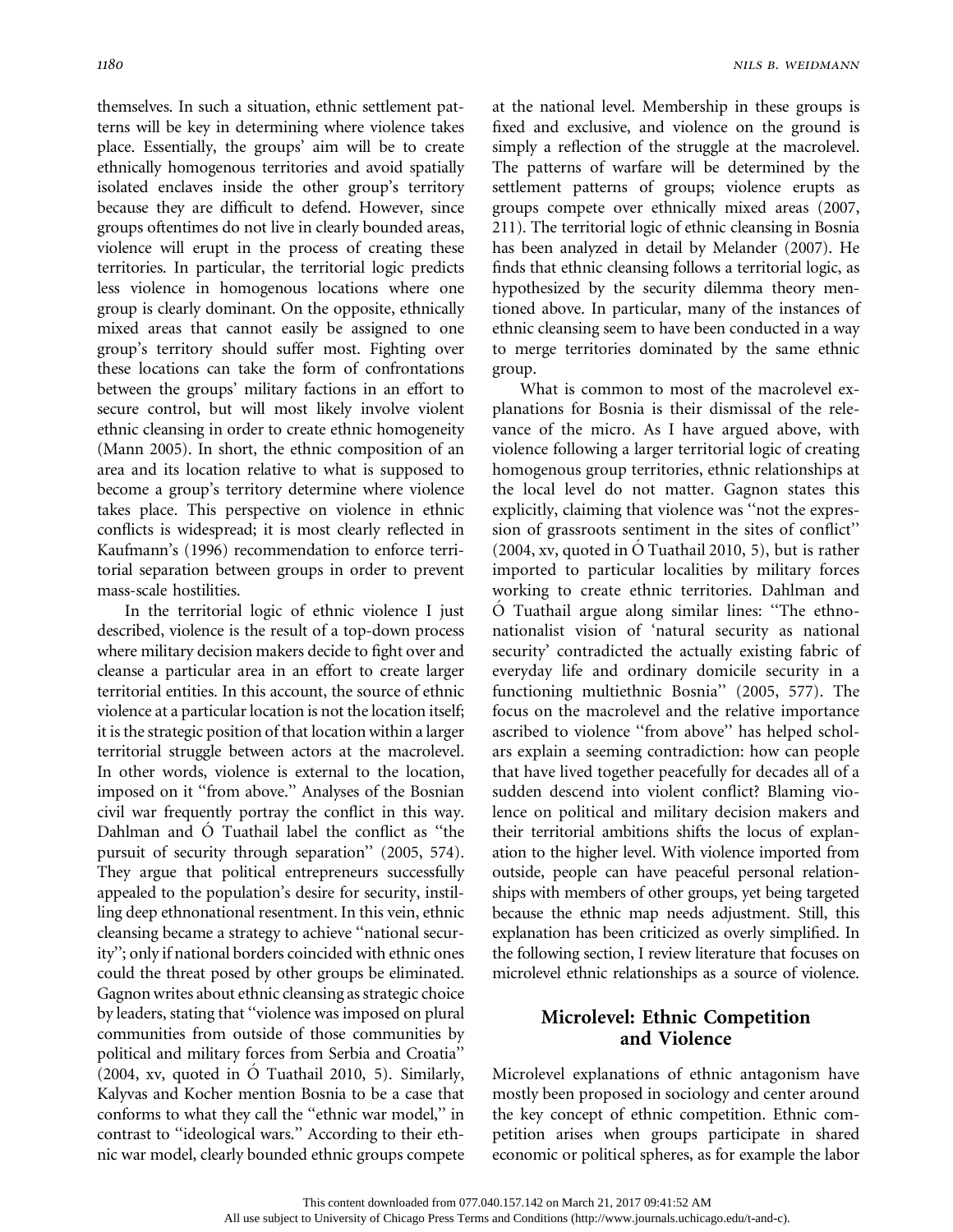market or in multiethnic political administrations. The assumption is that fear of being disadvantaged by another group drives feelings of antagonism against that group and ultimately makes individuals more willing to participate in group-related collective action (Olzak 1983, 1992). Typically, this is done in response to mobilization attempts by ethnic entrepreneurs and elites, the important role of which has been widely recognized (Gagnon 2004; Kaufman 2001). However, entrepreneurs alone are not sufficient to cause largescale participation (Lake and Rothchild 1996), but are only successful if their attempts resonate within the population. Entrepreneurial mobilization often appeals to emotions such as fear or resentment (O'Loughlin 2010; Petersen 2002) and is thus assumed to be more effective where (mostly latent) feelings of competition and fear are already present. In the context of violent interethnic violence, fear can drive individuals to defend themselves violently against a perceived imminent threat posed by the other group. This self-defense at the local level features prominently in many accounts of the Bosnian conflict (see the extended bibliography available as part of the online appendix).

Interethnic competition in Bosnia spanned different domains. In the political domain, counter to the strong centralized tendency of the Communist Party, the level of autonomy of local government was high. As Rogan notes, ''Yugoslav municipalities collected taxes, received a portion of the revenue from their local economic enterprises and appointed directors of 'socially' owned enterprises, schools, hospitals, post offices, utilities and transportation'' (2000, 189). Thus, the potential for ingroup bias and competition for public goods was high at the local level and was not simply dealt with at higher (republic- or national) levels. Similar tendencies may have existed in the labor market, with practices of ''discriminatory hiring and firing" (Pickering 2006, 84). Social organizations, which in many contexts have been known to promote interethnic cooperation, did exist in Bosnia, for example for sports or culture. However, since many of these organizations did not come into existence until the early 1990s, the rising significance of ethnic cleavages caused individuals to join those organizations dominated by their own group, making them essentially monoethnic (Pickering 2006).

While the above example indicates the presence of competition across different domains, to my knowledge there are no domain-specific studies examining its effects on ethnic relations. Instead, most analyses rely on demographic indicators. In focusing on the local level, Slack and Doyon (2001) argue that changes in local group population shares helped create a

perception of threat in groups that become demographically disadvantaged. In particular, this applies to the Bosnian Serbs, which lost their status as the majority group in Bosnia after 1961, at different rates of decline across the country. Using census figures from 1961 to 1991 and event data on violence, they find some support for the hypothesis that areas with a high loss of Serb population experienced more violence. Other research has examined how competition in the economic, political, and demographic domain is related to ethnic prejudice and tolerance. Kunovich and Hodson (2002) present a test of this relationship in the former Yugoslavia, focusing on the impact on structural factors on ethnic prejudice. Their analysis uses survey data collected immediately before the outbreak of the war to explain the causes of ethnic prejudice. Employing a multilevel design, an individual's level of ethnic prejudice is modeled as the result of both individual-level covariates, but also structural variables measured at the county level. The results show that in line with ethnic competition theory, occupational segregation reduces ethnic tensions, but also that prejudice increases with perceived economic domination of one group. Massey, Hodson, and Sekulic (1999) also provide evidence supporting the claim that structural factors such as the ethnic composition of a location affects ethnic relations (see also Hodson, Sekulic, and Massey, 1994). In particular, fear in territorially enclaved majorities is shown to be related to particularly high levels of intolerance. Ethnic competition also seems to manifest itself in voting patterns. For the 1997 municipal elections, Pugh and Cobble (2001) show that cities with a "dyadic" population distribution (two strong ethnic groups) generally exhibit low levels of nonnationalist voting, indicating an ingroup bias and a lack of support for a multiethnic Bosnia. Since this finding is based on a postwar election, however, its applicability to prewar ethnic relations merits some caution.

The previous paragraph describes just a few examples of how local-level interactions influence ethnic perceptions and thus the susceptibility of the population for mobilization attempts. Other scholars share the focus on the local, although to a lesser extent. For example, Somer (2001) describes the ethnic mobilization process in Yugoslavia as a sequence of polarization ''cascades,'' where the interpersonal networks played a key role in inducing behavioral shifts in individuals. Similarly, Oberschall explains these shifts as a switch between two ''cognitive frames'' held by individuals; the ''normal'' frame of peaceful interethnic relations, and the ''crisis'' frame rooted in historical memories of the groups' violent past. Even

This content downloaded from 077.040.157.142 on March 21, 2017 09:41:52 AM All use subject to University of Chicago Press Terms and Conditions (http://www.journals.uchicago.edu/t-and-c).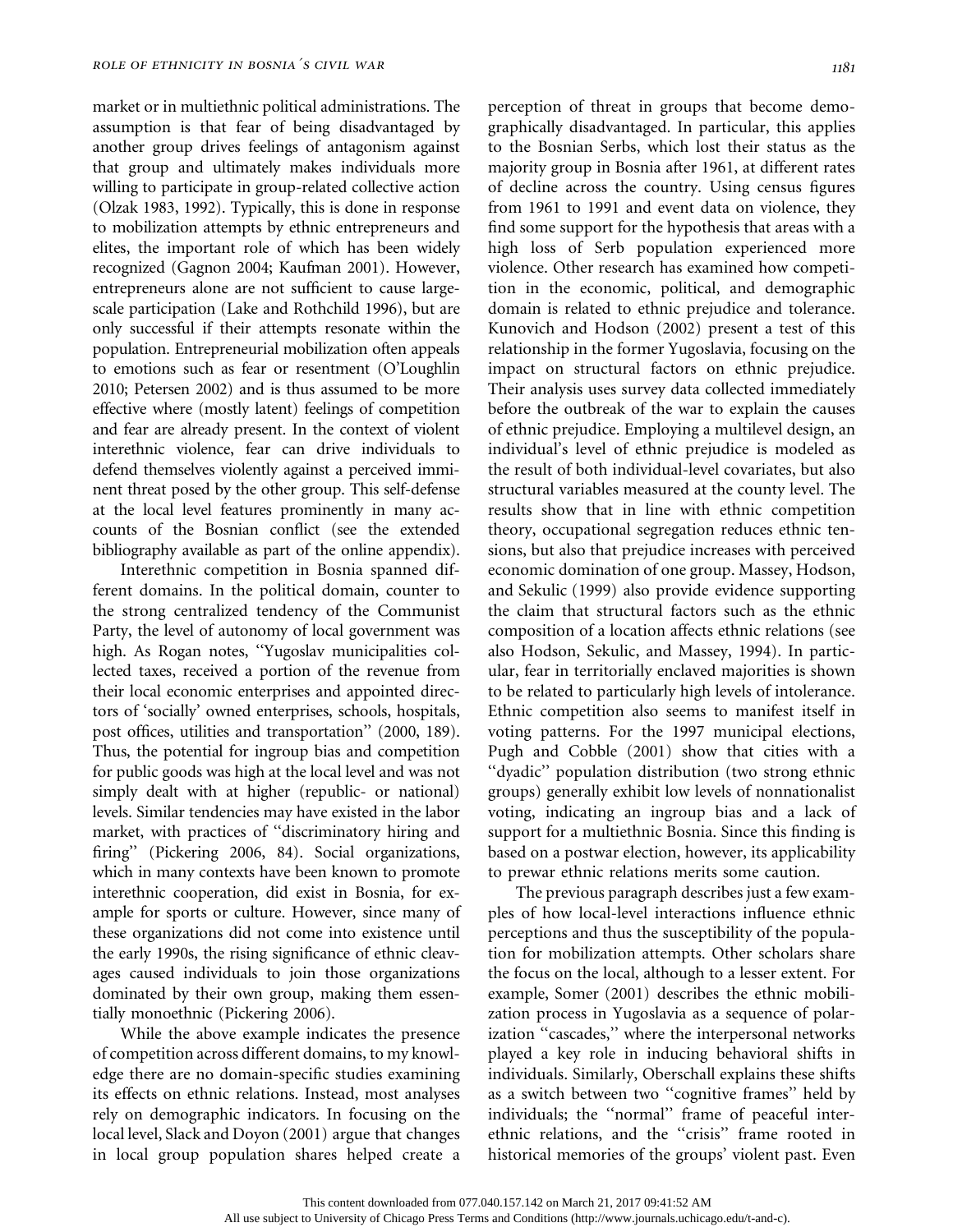though the switch between the two frames (from "normal" to "crisis") is primarily induced by leaders seeking mobilization around ethnic issues, interpersonal networks play into the success of these attempts to instill fear of domination by other groups (2000, 991).

In contrast to the macroexplanation of ethnic violence I presented above, the approaches sketched here emphasize the significance of ethnicity at the microlevel. Even though they assume that local ethnic divisions alone are not sufficient in causing violence, these ultimately determine the success of mobilization from above and can thus contribute to understanding spatial variation in violence during the war. Common to all these approaches is the assumption that ethnic boundaries were visible in people's everyday lives, an assumption that is plausible in Bosnia as argued above. Under certain conditions, these local tensions between groups fostered ethnic prejudice, feelings of competition, and fear of domination. Once leaders engaged in ethnic mobilization for political gains, these attempts were on fertile ground to trigger collective action and interethnic violence.

## Bosnia: Violence ''from above'' or "from below"?

As the above literature review shows, despite the fact that ethnicity played a key role in Bosnia's conflict, there exist competing explanations for how it did so. On the one hand, there is a strong tendency to emphasize violence ''from above'' caused by aims to separate groups territorially. However, other accounts challenge this claim and argue that local ethnic relationships under certain conditions turn violent, thus advocating an explanation of violence ''from below." For example, O Tuathail (2010) challenges the externalization of violence and shows various examples illustrating the local nature of the violencegenerating processes. He quotes the anthropologist Tone Bringa's (1995) depiction of the Bosnian war:

Starting out as a war waged by outsiders it developed into one where neighbor was pitted against neighbor after the familiar person next door had been made into a depersonalized alien, a member of the enemy ranks. (2010, xvii)

As further illustration of the competing accounts of violence in the Bosnian conflict, an extended bibliography for this article has been compiled based on a JSTOR search and is available as part of the online appendix. The excerpts show once again the different ways in which violence in the Bosnian war was framed. Still, few of these are based on rigorous

testing, and most rely on anecdotal accounts. Therefore, what remains to be done is a systematic test of the relative importance of micro- and macrolevel relationships between ethnicity and violence. Can local ethnic cleavages help us explain patterns of wartime violence, even in the Bosnia war that is oftentimes portrayed as having followed larger territorial aims between groups? In the remainder of this article, I address this question using new operationalizations and different statistical methods.

## Data

Testing the relative impact of micro- versus macrolevel processes on wartime patterns of violence in Bosnia poses multiple challenges. First, the level of measurement is important, and we need to incorporate the fundamentally different resolutions at which these mechanisms operate. Second, we need statistical methods that are able to incorporate these different levels and give us an estimate of their relative applicability. In this section, I describe the empirical data used to measure wartime violence as well as ethnicity at the macro- and microlevel.

Data on the spatial distribution of wartime violence is notoriously difficult to get. Different approaches exist; one is to count the number of violent encounters between conflict parties, as for example provided by the ACLED project (Raleigh et al. 2010). ACLED lists violent confrontations between conflict parties and also covers the civil war in Bosnia. However, ACLED is not an optimal choice for two reasons. First, it contains little information about the severity of an event, so a simple event count would hide large-scale events such as massacres. Second, ACLED relies exclusively on media accounts, which are known to have limitations (Davenport and Ball 2002). Another approach to measure violence during conflicts is to rely directly on casualty numbers. For Bosnia, there exists a detailed database on war casualties, collected by the Research and Documentation Center Sarajevo in years of extensive fieldwork.<sup>3</sup> For each of the 109 (prewar) municipalities (''opštinas") in Bosnia, the project reports the number of confirmed killings and of missing persons, pooling military and civilian casualties. I use the per capita casualty rate (confirmed killings) at the municipality level as an estimate for the intensity of violence, but repeat all analyses also with the total number of killed

<sup>3</sup>The data are available online at http://www.idc.org.ba/index. php?option=com\_content&view=section&id=35&Itemid=126.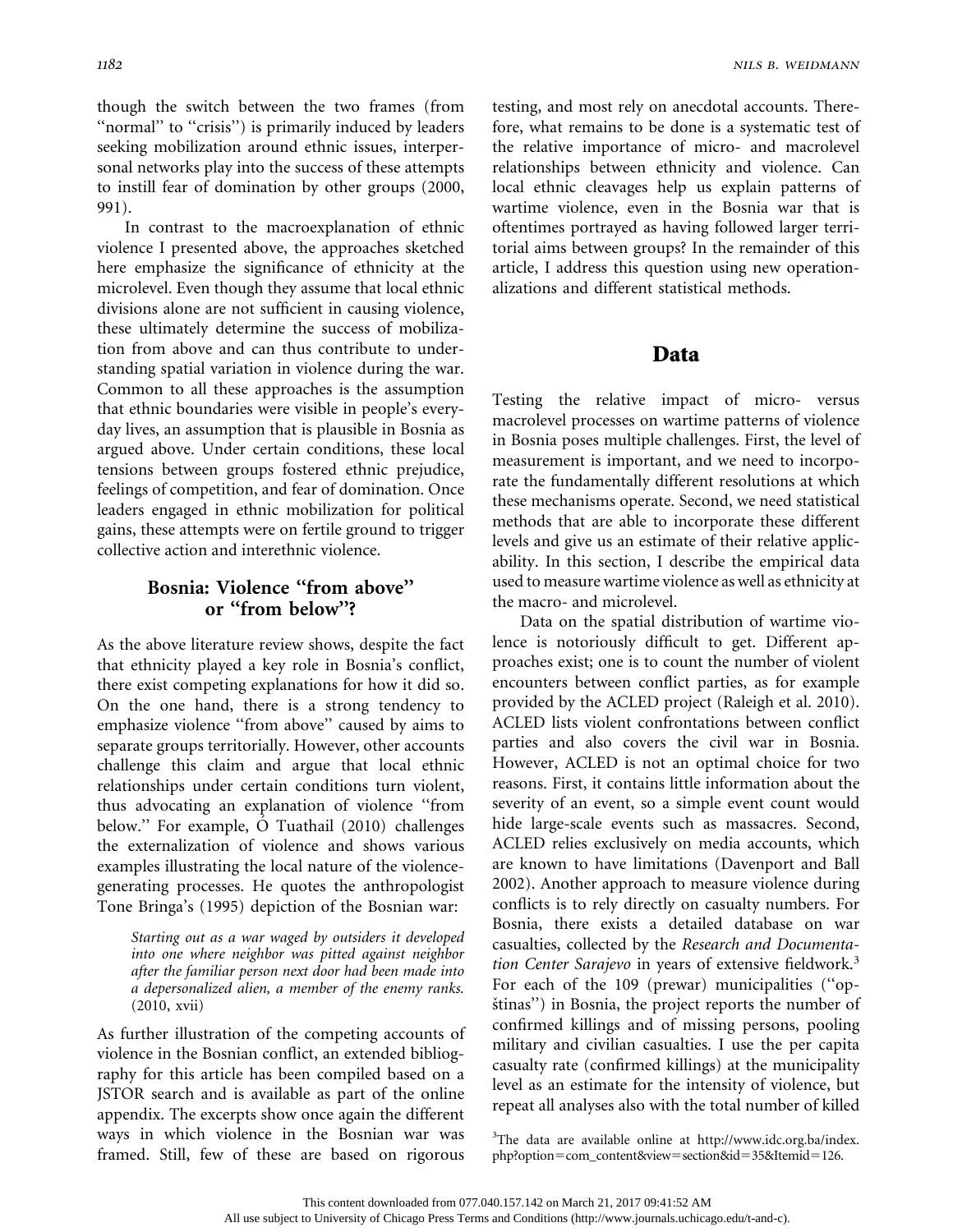and missing persons as a robustness check (see online appendix).

I develop indicators that capture the micro- and macrolevel impact of ethnicity as described above using data from the last census in the Republic of Yugoslavia in 1991 (Petrovic 1992), which recorded (self-assigned) ethnic identities of respondents (Bosniak or Bosnian Muslim, Croat, and Serb). Although the municipality level gives us a reasonably fine-grained perspective on violence, it is unlikely to be a good choice for capturing both the macroterritorial and microcompetition effects. As I have argued above, the territorial logic of violence ''from above'' places a municipality into a larger context, so we need to gauge the extent to which multiple groups consider a municipality to be part of the territory they claim to be theirs. This requires us to look beyond municipality borders. Conversely, municipalities are too large for a detailed analysis of personal interactions that bring about the effect of microlevel ethnic cleavages on violence. Extending (on average) over more than 400 square kilometers, it is well beyond what we would assume to be the extent of an individual's network. Therefore, we need to get a finer perspective below the municipality level. The following sections discuss how I incorporate these different perspectives into my analysis.

#### Territorial Ethnic Contestation

As argued above, territorial ethnic contestation arises if two ethnic groups lay claim to a region because they consider it to be part of their greater territory. Thus, I proceed in two steps to create an indicator for ethnic contestation: First, we need to measure the ''strategic importance'' of a unit for each of the ethnic groups. This number indicates how well the given unit fits into the larger territory of the group, based on the group population in that unit but also in the neighboring ones. Second, I combine the measures of the importance to individual groups into a single indicator for strategic ethnic contestation in a unit. This indicator should detect if group demands clash, i.e., if more than one group claim this unit.

I first turn to the question of how to measure the strategic importance of a unit to a particular group. A unit has strategic importance to group A if it can easily be added to A's larger group territory. This is only the case if (1) there are other significant populations of A living nearby to which the respective unit can be added, and (2) if the unit itself has a sufficiently large population of A. On the contrary, the unit should have lower importance to A if it is primarily surrounded by populations of some other

group B or the unit itself has a high share of B. I therefore measure the strategic importance of a unit to A by the multiplication of two factors: First, the average of A's shares in the unit's neighbors, and second, the share of A in the unit itself. This measure is computed for each unit and each of the three ethnic groups in the sample. As we would have expected, the priority levels we obtain for the three groups are negatively correlated. For example, Muslim and Croat claims at -0.38, and Serb and Muslim claims at -0.48. These correlations indicate that on average, the claims of groups do not correspond: if a unit has a high priority for one group, it gets a low priority for another. The scatter plots in Figure 1 show the relationship of the importance scores. Municipalities that get high scores for two groups indicate clashing territorial claims. The plots reveal that the number of contested provinces varies for different group constellations: Whereas there are many units with mutual claims by Serbs and Muslims (left panel), this number is much smaller for Croats and Muslims (and even smaller for Croats and Serbs, not shown here). These figures suggest that, at least initially, most conflict potential was present between Serbs and Muslims.

I now proceed to the calculation of an aggregate indicator measuring the degree to which groups claims clash. A unit should be under dispute if it has a high importance to more than one group. For that reason, I select the two highest importance scores for a unit across all ethnic groups and use the product of these two scores as my indicator of territorial ethnic contestation. High values of this variable suggest that there are two ethnic groups that consider the respective unit to be part of their territory. A short example illustrates the logic behind the territorial contestation indicator. The municipality of Zvornik in Eastern Bosnia was one of the first locations to see violence between Serbs and Muslims during the Bosnia war in early April 1992 (Burg and Shoup 1999, 129). Zvornik has eight neighboring municipalities in Bosnia (see Figure 2). Since some of these have high population shares of Serbs (e.g., Bijelina and Sekovici), and Zvornik itself has a Serb share of almost 0.5, the municipality is of high importance to the Serbs (importance score 0.19). At the same time, Zvornik also borders some Muslimdominated municipalities (e.g., Kalesija and Bratunac) and has a high share of Muslims (slightly more than 0.5). For that reason, it is likely to be claimed also by this ethnic group (importance score 0.29). The multiplication of the Serb and Muslim importance scores for Zvornik results in an ethnic contestation value of 0.056 and is among the ten highest scores in the sample.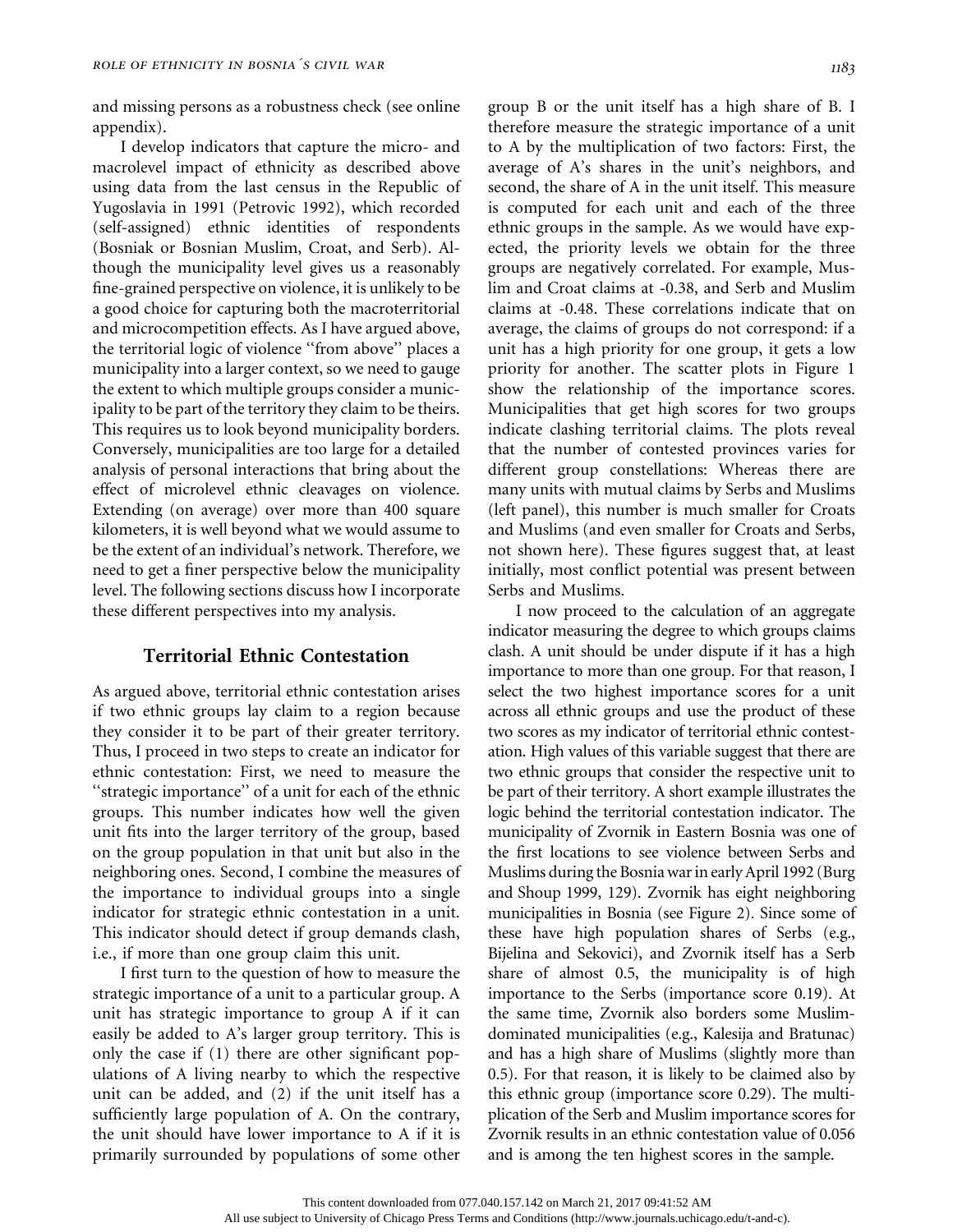

FIGURE 1 Strategic Importance Scores of the Municipalities for 1991

Notes: Plots truncated at 0.5. Dots toward the center of the coordinate system indicate the unit has high importance to two groups and is territorially contested.

#### Local Ethnic Polarization

Whereas for an assessment of the macroterritorial logic it is necessary to adopt a perspective above the municipality level, the analysis of the microlevel must assume a finer perspective to get close to individuals' personal networks. Spatial proximity is one of the most determinants of social interaction even when controlling for other factors (Bakke et al. 2009), so it is reasonable to focus on villages or cities and how ethnic relations play out in these microenvironments of social interaction. Theories of ethnic competition

as discussed above rely on the assumption that certain social environments are more susceptible for mobilization than others. In particular, they argue that mobilization will be especially high where the leaders' appeals to fear and resentment of other groups appear credible. Ethnically polarized environments, i.e., those that have two almost equally strong groups, are particularly prone to this: Since each group perceives the other to be a strong and credible contender both in the political and the economic sphere, these environments are more conducive to the emergence of ethnic fear and resentment. If one

#### FIGURE 2 Computation of the Territorial Contestation Indicator



Notes: The color shading indicates the proportion of the respective group in a municipality, for Serbs (left) and Muslims (right).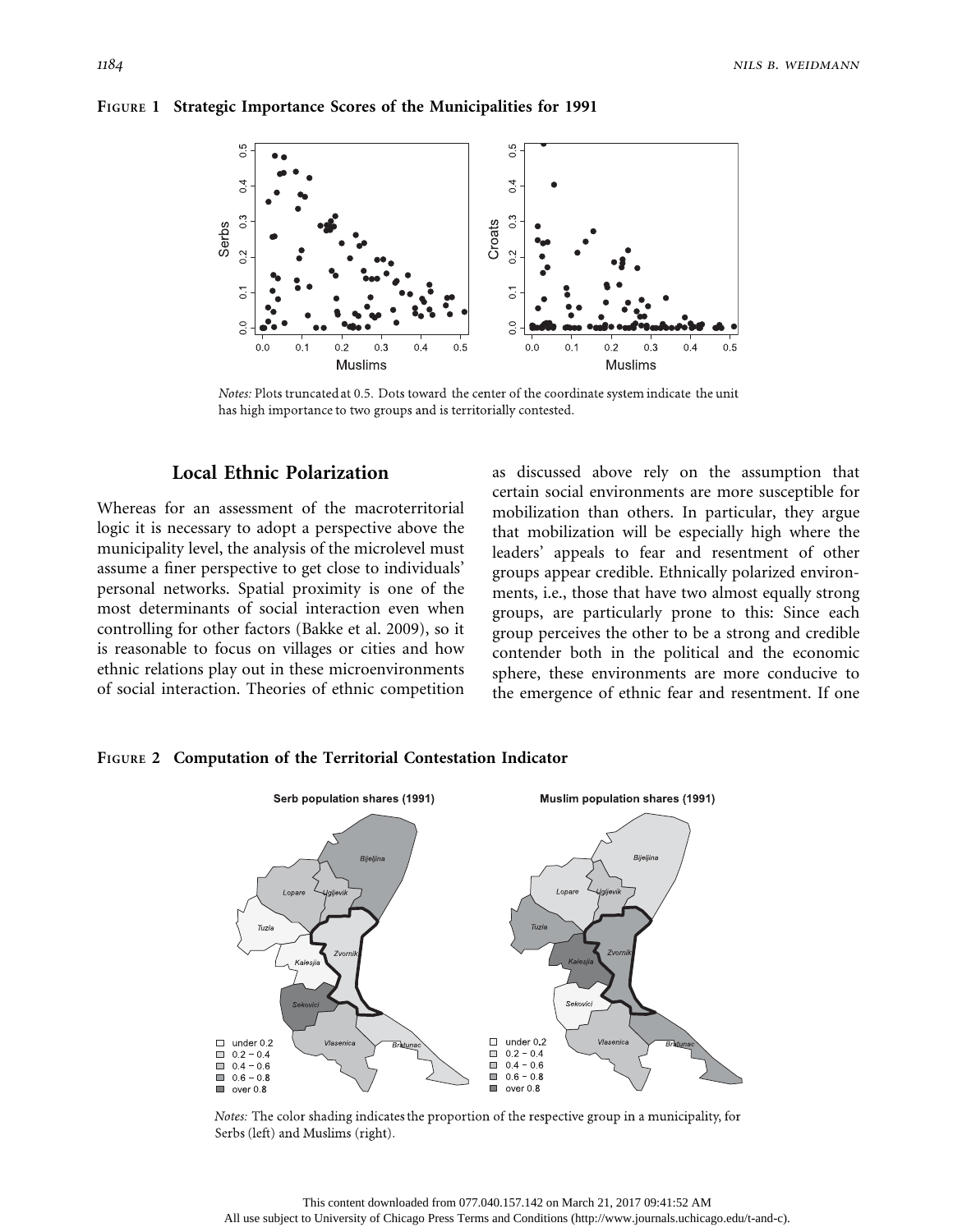group has a smaller demographic share of the population, local interactions will be clearly dominated by the larger group, making it less responsive to claims of threat communicated from above. According to this logic, intergroup contact has negative effects in wartime, and exposure to other groups makes intragroup mobilization more likely (Hodson, Sekulic, and Massey 1994, 1554). Recently, polarization has been shown to have a positive effect on the number of civilian killings in the Spanish Civil War (Balcells 2010).

I use data on the ethnic composition of 2,213 villages and cities in Bosnia, also from the 1991 census. These villages are located in  $107$  municipalities, $4$  and on average have a population of about 2,000. The polarization of each village is computed according to the formula presented in Montalvo and Reynal-Querol (2005). The resulting (village level) indicator ranges from 0 to 1: high values of polarization indicate the presence of two almost equally strong groups. In order to use this indicator in my analysis, I compute the average of the village-level values by municipality. The values of this ''residential polarization'' indicator range from 0 to 0.81, with a mean of 0.43.

### **Results**

We are now ready to test the explanatory impact of both indicators on wartime patterns of violence in Bosnia. I proceed in three steps. First, I present bivariate comparisons, comparing territorial contestation and residential polarization to the observed levels of violence. Second, I conduct a more through test using spatial regression modeling. Third, I conduct an exploratory analysis using finite mixture models. These models have recently been applied by Imai and Tingley (2010) to distinguish between competing explanations. In the present application, I show how mixture models can help us determine the relative applicability of the macrolevel versus the microlevel explanation across the set of municipalities, but also the conditions that affect this applicability.

#### Bivariate Comparisons

According to the theoretical discussion presented above, we should see more violence both in territorially contested and polarized municipalities. As expected, contestation is positively correlated with violence ( $r =$ 

0.59,  $p = 0.00$ , and similarly for polarization ( $r =$ 0.41,  $p = 0.00$ ). For a first visual inspection, Figure 3 shows the geographic distribution of the contestation (left) and polarization (right) scores, with darker colors corresponding to higher values. Black dots indicate the observed level of violence; their size is proportional to the per capita number of casualties at the respective location. The maps show again the high level of correlation between both indicators and violence. The largest deviations exist in the center of the country, where polarization seems to be more closely related to violence than contestation. However, a relative assessment of their explanatory impact is difficult and needs more thorough approaches, such as spatial regression presented in the next section.

#### Spatial Regression Modeling

In order to provide a more thorough test of H1, I employ regression analysis with per capita casualties as the dependent variable. Observations of the dependent variable are likely to be spatially correlated, as violence in one municipality is likely to spill over to proximate ones. A Moran test for spatial autocorrelation confirms this (Moran's I = 0.53,  $p = 0.00$ ). One way to deal with this is to estimate a spatial lag model that can deal with geographically dependent observations (Ward and Gleditsch 2008). A model of this kind captures the similarity of proximate observations by adding a spatial lag  $\tilde{y}$ , i.e., the value of the dependent variable in a unit's neighbors, to the equation. The model is specified as

$$
y = \mathbf{X}\boldsymbol{\beta} + \rho \tilde{y}
$$

where  $X$  is matrix of independent variables,  $\beta$  a vector of coefficients and  $\rho$  the coefficient of the spatially lagged independent variable  $\tilde{y}$ .<sup>5</sup> Following standard procedures, the spatial lag of the dependent variable is computed as the average per capita casualties in the neighboring municipalities. In addition to the main independent variables territorial contestation and residential polarization, I include three types of control variables. First, I control for strategic value of a municipality. Violence at a location may be high simply because it is located close to a border or has important transportation routes. For that reason, I include the (logged) distance from the closest international border, as well as the road density for each municipality, the latter computed using road data from the Digital Chart of the World database.<sup>6</sup> The

 $5$ Models estimated using R 2.11.0 and the *spdep* package.

6 See http://www.maproom.psu.edu/dcw/.

<sup>4</sup> Data are missing for two municipalities.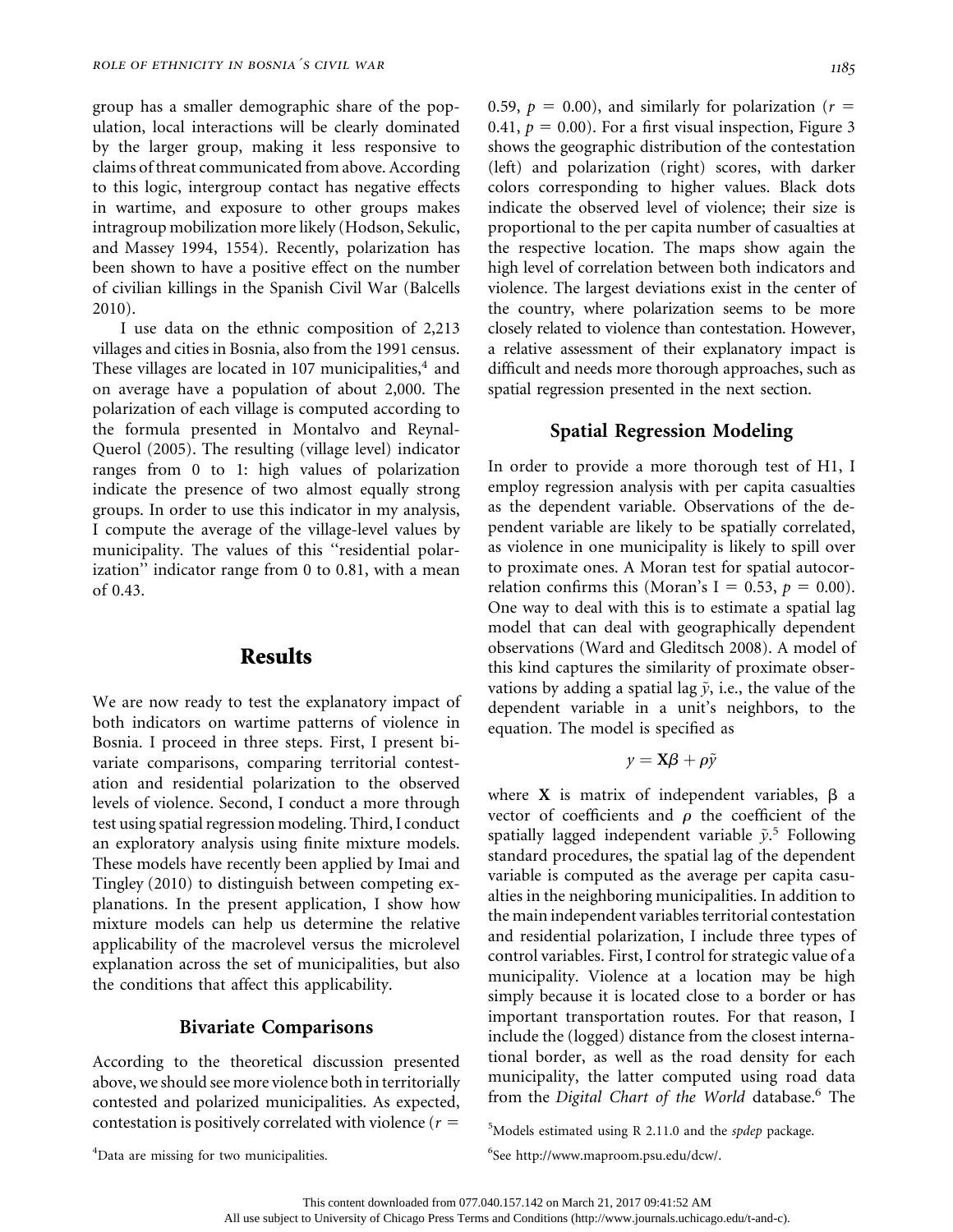

FIGURE 3 Municipality Level Values of Territorial Contestation and Residential Polarization

Notes: Darker colors correspond to higher values. The black dots indicate the level of violence at a particular location, with their size proportional to the number of casualties.

database was developed in 1991 and thus reflects Bosnia's road network before the war. Second, I control for the level of urbanization. Urban environments can affect violence in two ways; they can either cause more casualties because of higher population density, but—at the microlevel—make ethnic relationships more peaceful because of increased group exposure to each other. The level of urbanization is measured as a Herfindahl concentration index on the village population figures; it ranges from 0 to 1, with higher values corresponding to more urban environments.<sup>7</sup> Lastly, I include an indicator of economic performance, since ethnic competition in particular has been shown to be affected by wealth of individuals. The corresponding control variable is per capita income, obtained from the 1991 Statistical Yearbook of Yugoslavia (Federal Statistical Office of Yugoslavia, 1991). Table 1 reports the results of the regression analysis.

Models 1 and 2 test the micro- and macrolevel effects on violence independently. Model 1 includes only residential polarization and the control variables. Polarization has the expected positive effect on violence, even when controlling for strategic features and urbanization of a municipality. The spatial lag is positive and strongly significant. In Model 2, I test the impact of territorial contestation. Its impact is positive and strongly significant, while none of the controls have a discernible effect. Most relevant for

the purpose of this article however is Model 3, where I include both polarization and contestation. Both variables remain positive and significant, which indicates that both have an independent effect in explaining wartime violence in Bosnia.

What can we learn from these regression results? Even in the presence of strong territorial strategies that according to many accounts of the Bosnia conflict were responsible for much of the violence during the war, there is evidence that local ethnic polarization had an independent effect. Given the results shown above, there is some tentative evidence that the territorial contestation model explains the patterns of violence better, since its AIC is slightly lower. Including both contestation and polarization leads to a further decrease in AIC, so that based on the above results, we would conclude that a combined macro- and microlevel model is more adequate for explaining violence in the Bosnia war. However, this finding leaves much to be desired. First, we do not know which cases (municipalities) are better explained by microcompetition between groups or macroterritorial ambitions of groups. With more information about where a particular process applies, one could perform a systematic evaluation of whether the statistical relationships bear out in practice. Second, assuming that a particular explanation applies better to the observed outcome at a certain location, we would want to know what determines this applicability. In other words, what are conditions under which either process results in violence? In the next section, I present an extended modeling exercise using finite mixture models that addresses these issues.

<sup>&</sup>lt;sup>7</sup>To be precise, the index gives the probability that two randomly selected individuals from the municipality come from the same village/city.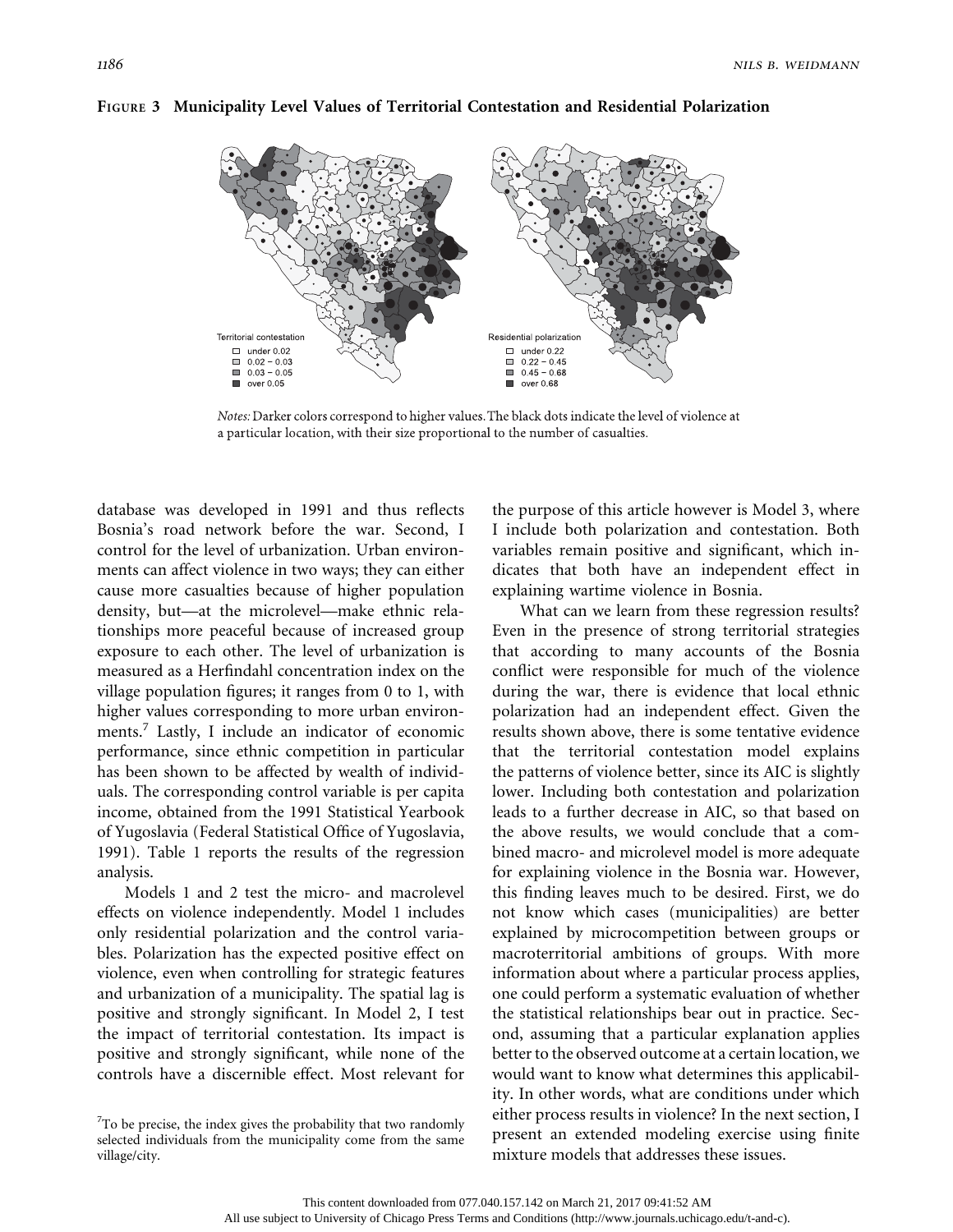|                    | Model 1   | Model 2   | Model 3   |
|--------------------|-----------|-----------|-----------|
|                    | coef.     | coef.     | coef.     |
|                    | (s.e.)    | (s.e.)    | (s.e.)    |
| Residential        | $0.019*$  |           | $0.013*$  |
| polarization       | (0.005)   |           | (0.005)   |
| Territorial        |           | $0.262*$  | $0.195*$  |
| contestation       |           | (0.063)   | (0.069)   |
| Border distance    | $-0.004$  | $-0.000$  | $-0.003$  |
|                    | (0.003)   | (0.002)   | (0.003)   |
| Road density       | $-0.020$  | $-0.017$  | $-0.024$  |
|                    | (0.027)   | (0.027)   | (0.027)   |
| Urbanization       | 0.008     | 0.006     | 0.008     |
|                    | (0.008)   | (0.008)   | (0.008)   |
| Per capita income  | $-0.003$  | $-0.002$  | $-0.008$  |
|                    | (0.004)   | (0.004)   | (0.008)   |
| Spatial lag $\rho$ | $0.681*$  | $0.614*$  | $0.579*$  |
|                    | (0.079)   | (0.087)   | (0.090)   |
| (Intercept)        | 0.012     | $-0.003$  | 0.008     |
|                    | (0.012)   | (0.012)   | (0.013)   |
| N                  | 107       | 107       | 107       |
| AIC                | $-667.69$ | $-669.41$ | $-673.05$ |

TABLE 1 Linear spatial lag models

Note: Dependent variable: number of casualties per capita. Standard errors in parentheses. \* indicates significance at  $p =$ 0.05.

#### Finite Mixture Modeling

Though rarely applied to social science problems, finite mixture models have been extensively researched in other disciplines such as finance or computational biology. The basic idea of a mixture model is simple. Rather than modeling the dependent variable as a single linear combination of independent variables (or a transformation of this linear combination), a mixture model assumes that each outcome is generated by one out of a set of  $N > 1$ different regression equations. Inductive applications typically estimate the number of component models and their specification from the data, but Imai and Tingley (2010) recently proposed a variant of these mixture models for the purpose of testing competing theories. Their approach requires the prior specification of a set of component models, each of which corresponds to a particular theory to be tested. For purpose of comparing the relative importance of the macro- and the microlevel, I will therefore specify two components, a macro- and a micromodel.

In addition to specifying the two components, it is necessary to add a model of their relative applicability. More precisely, rather than inferring from the

TABLE 2 Results from the Mixture Model

|                        |                                   | Mixture model |        |
|------------------------|-----------------------------------|---------------|--------|
| Models                 | <b>Variables</b>                  | coef.         | s.e.   |
| Macro                  | Territorial<br>contestation       | $0.309*$      | 0.042  |
|                        | (Intercept)                       | $0.007*$      | 0.001  |
| Micro                  | Residential<br>polarization       | $0.078*$      | 0.028  |
|                        | (Intercept)                       | $-0.000$      | 0.015  |
| Mixture<br>probability | Border dist.<br>from Serbia (log) | $-6.025^{+}$  | 3.146  |
|                        | (Intercept)                       | $25.515^{+}$  | 14.314 |

Note: Each component (macro and micro) is a linear regression with the number of casualties per capita as dependent variable. Standard errors in parentheses. \* indicates significance at  $p =$ 0.05,  $^+$  at  $p = 0.1$ . The mixture probability is a logistic equation modeling the probability that a municipality is consistent with the micromodel.

data which component explains which case (as standard mixture models do), a so-called concomitant equation is defined. This equation essentially models the probability that a particular observation is generated by one of the (in our case, two) component equations. The macro- and microlevel models are straightforward to specify based on the above developed indicators of contestation and fractionalization, but what determines their relative applicability? Again, a careful look at existing case research on Bosnia is helpful. Citing evidence from different cases, Kalyvas and Kocher (2007) observe that ethnic hatred surfaces as a result of conflict, so it is rather a consequence than a cause of the war. The article also draws on Bringa's (1995) rich case study of a Bosnian village, who describes in detail how ethnic polarization emerged once hostilities between the groups had started. This anecdotal evidence is consistent with the literature on genocide that has frequently mentioned the profound changes in human behavior triggered after initial violent actions (Staub 2000, 370). In the context of the framework presented above, we can assume that local ethnic antagonism was activated as a result of violence. Consequently, microlevel ethnic polarization should explain violence better in locations that were affected early during the war. I will thus use a simple proxy for early violence, distance from the Serb border, as concomitant variable that distinguishes between the two components. As already mentioned above, municipalities at Bosnia's eastern border were among the first ones to experience violence in the conflict. If our assumption that early violence activates ethnic enmity at the microlevel is true, we should see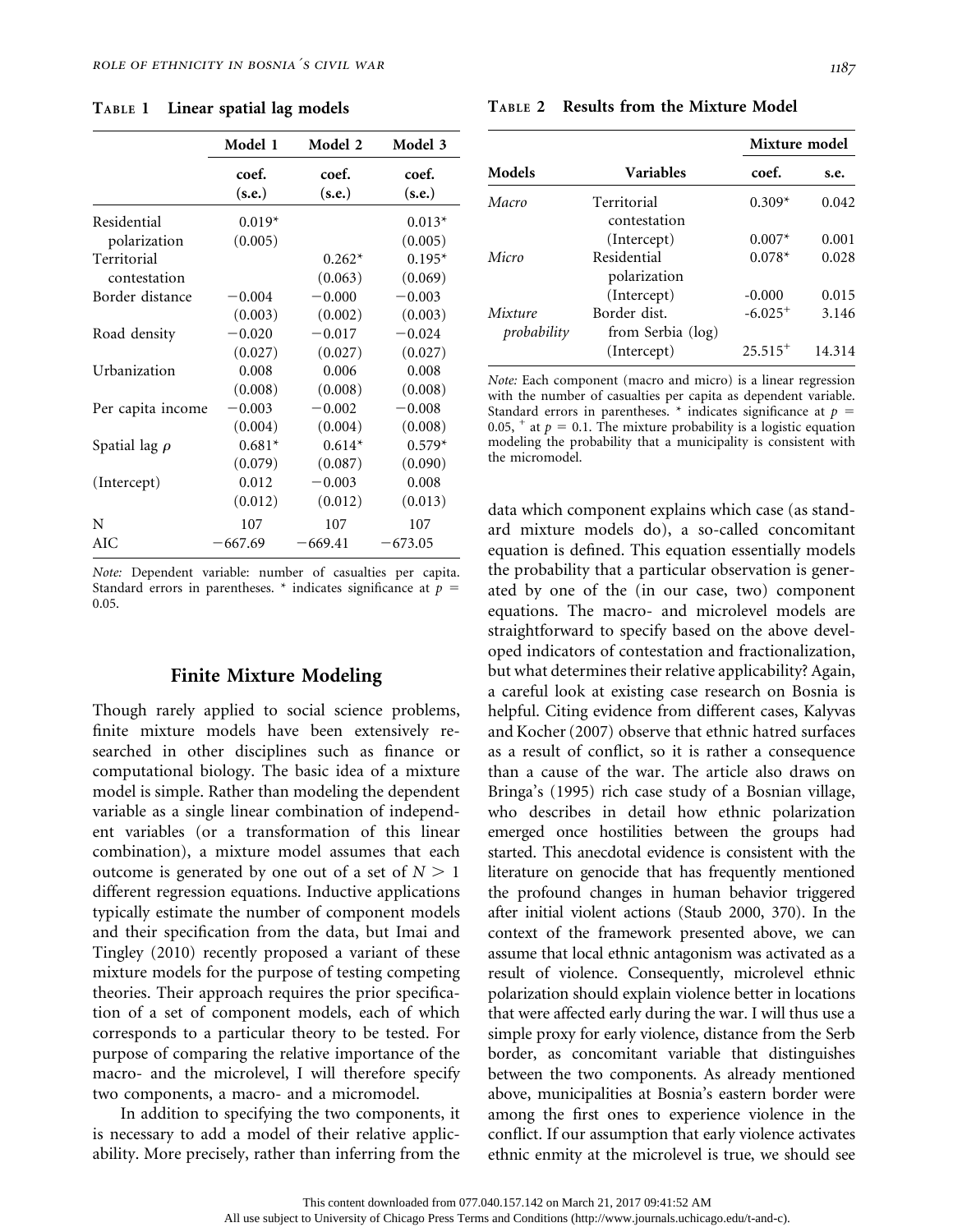that the microcomponent in the mixture model is more likely to apply to municipalities closer to the Serb border.

Maximum likelihood estimation using the EM algorithm can be used to obtain estimates for the parameters of the model.<sup>8</sup> The basic idea is to introduce a latent variable that captures which model an observation is consistent with. The expectation (E) step computes the expected value of this latent variable, conditional on the data and the model parameters obtained in the previous step. In the maximization (M) step, the ML estimates of the model parameters are obtained, conditional on the values of the latent variable. I refrain from a more technical discussion in the context of this article and refer the reader to Imai and Tingley (2010) for an introduction to finite mixture models within the context of a Political Science application and to Grün and Leisch (2007) for details on model estimation in the R statistical package. Table 2 reports the results of the mixture model, using the simplest possible specification with the components including only variable each (plus an intercept): territorial contestation in the macrocomponent and residential polarization in the microcomponent.

The modeling results show again that there is evidence in favor of a macro- and a microlevel model operating independently. In both components, the respective indicators show up as positive and significant. Most importantly, however, the border to Serbia emerges as a significant predictor of which component applies: The (logged) border distance has a negative impact on the probability of whether the microlevel component applies. In other words, violence we observe in Bosnia is more likely to be due to microlevel ethnic competition the closer a municipality is located to the Serb border. This effect is further illustrated in Figure 4 (black dots indicate the actual values of the municipalities). If we are willing to accept the proximity of the Serb border as an (imperfect) indicator for violence early in the conflict, the mixture model provides some evidence that supports the violence and polarization story presented in anecdotal accounts of the war. However, the impact of local ethnic competition is small as compared to the territorial contestation explanation for violence: if we analyze the applicability of components to cases (as given by the latent variable), results from the mixture model show only 15 out of 107 cases to be consistent with the microcomponent of the model. This indicates that overall, accounts framing the Bosnian conflict as one over ethnic territories are

#### FIGURE 4 Effect of the Border Distance Variable in the Mixture Model



right—but even in the presence of this explanation, there is evidence that the ''local'' level matters.

# Conclusion

The recent shift in the civil war literature towards the microlevel calls for a rigorous assessment of the degree to which the ''micro'' explains broader outcomes (Kalyvas 2003; Sambanis 2004). This article aims to provide an assessment of the relative impact of ethnicity at different levels on wartime patterns of violence. Using Bosnia's civil war as a case study, I distinguish between two explanations for violence: a macroterritorial interpretation, attributing violence to the intentions of hostile ethnic groups to create homogenous group territories, and a microcompetition interpretation, arguing that violence is a result of grassroots ethnic enmity. There is a significant lack of agreement in the literature on the extent to which these two explanations mattered in Bosnia, and more systematic work needs to be done. Using two novel indicators to distinguish between effects of ethnicity at different levels, I find evidence for both micro-and macrolevel effects. Going beyond a normal regression frame-work, results from a finite mixture model show that the microlevel model is more likely to apply to locations that saw violence early in the war, and thus provide preliminary evidence for the activation of ethnic enmity by violence. Overall, however, the macroterritorial explanation seems to apply to the great majority of localities in Bosnia, which lends support to accounts that emphasize the ethnic territorial consolidation during the war.

These results, however, come with some important caveats. First, the empirical data may be insufficiently detailed for the analysis. All variables are aggregated to

<sup>&</sup>lt;sup>8</sup>Alternatively, mixture models can be implemented within a Bayesian framework.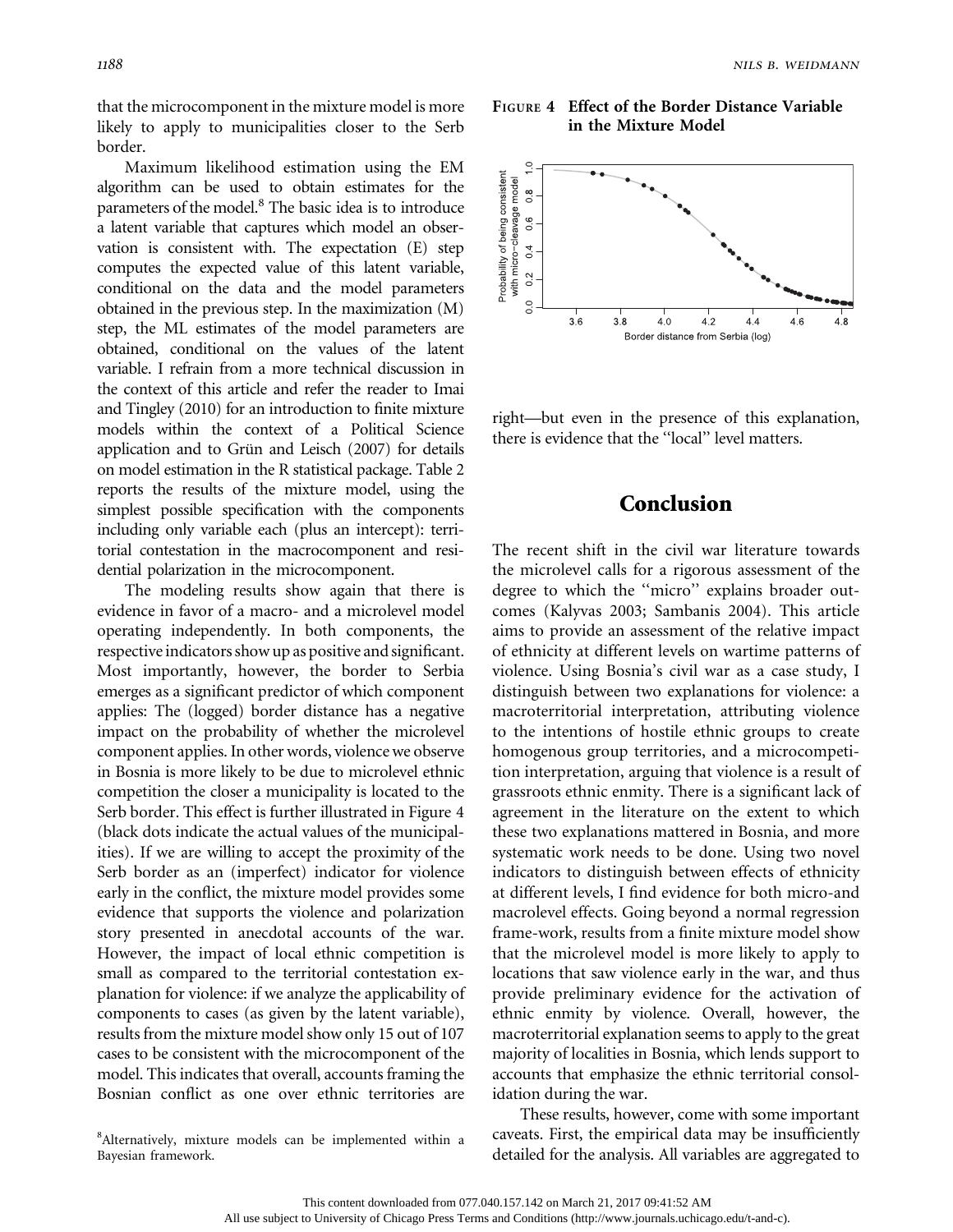the municipality level, and thus cannot capture, for example, varying intensities of polarization and violence within the municipality. Second, as I have mentioned above, my ethnic polarization indicator is based purely on demographic data and therefore runs a risk of being an inadequate proxy for the true level of ethnic antagonism. Third, as with many empirical studies, imperfect measurement could allow for alternative interpretations of the relationships found. Despite all these shortcomings, an empirical test of the type presented in this article tells us something about the relative importance of the macro- and the microlevel, which would be difficult when relying on individual case studies only. In summary, neither approach alone qualitative or quantitative—is fully satisfying, and only an integration of multiple methods can ultimately be successful. The present article aims to be a first step in this direction: the research question providing the motivation for this work is one that emerged out of detailed case study research on civil war. The statistical analysis submits these numerous accounts to a more general test, but at the same time, does not end here. Taking the result from the mixture model, it becomes possible for example to identify those cases where ethnic competition at the microlevel should matter most. Process tracing for these cases can then reveal whether and how microdynamics affect violence in civil war.

## Acknowledgments

Thanks to Lars-Erik Cederman, Dani Miodownik, Dominic Johnson, Jacob Shapiro, Abbey Steele, and Michael D. Ward for comments on this article (or earlier versions) and to Zeyneb Bulutgil, Jan Ketil Rød and Frank Witmer for help with the data collection. Comments from three anonymous reviewers at JOP greatly improved the manuscript. Part of the work for this project was supported by ETH Zurich under research grant TH -4/05-3, and the Air Force Office of Scientific Research (grant #FA9550-09-1-0314).

## References

- Bakke, Kristin M., Xun Cao, John O'Loughlin, and Michael D. Ward. 2009. ''Social distance in Bosnia-Herzegovina and the North Caucasus region of Russia: Inter and intra-ethnic attitudes and identities." [Nations and Nationalism](http://www.journals.uchicago.edu/action/showLinks?crossref=10.1111%2Fj.1469-8129.2009.00363.x) 15 (2): 227–53.
- Balcells, Laia. 2010. ''Rivalry and Revenge: Violence against Civilians in Conventional Civil Wars." [International Studies](http://www.journals.uchicago.edu/action/showLinks?crossref=10.1111%2Fj.1468-2478.2010.00588.x) [Quarterly](http://www.journals.uchicago.edu/action/showLinks?crossref=10.1111%2Fj.1468-2478.2010.00588.x) 54 (2): 291–313.
- Bringa, Tone. 1995. Being Muslim the Bosnian Way: Identity and Community in a Central Bosnian Village. Princeton, NJ: Princeton University Press.
- Brubaker, Rogers. 2004. Ethnicity without Groups. Cambridge, MA: Harvard University Press.
- Burg, Steven L., and Paul S. Shoup. 1999. The War in Bosnia-Herzegovina: Ethnic Conflict and International Intervention. New York: M. E. Sharpe, Inc.
- Cederman, Lars-Erik, Andreas Wimmer, and Brian Min. 2010. ''Why Do Ethnic Groups Rebel? New Data and Analysis.'' [World Politics](http://www.journals.uchicago.edu/action/showLinks?crossref=10.1017%2FS0043887109990219) 62 (1): 87–119.
- Dahlman, Carl, and Gearóid Ó Tuathail. 2005. "The Legacy of Ethnic Cleansing: The International Community and the Returns Process in Post-Dayton Bosnia-Herzegovina." [Polit](http://www.journals.uchicago.edu/action/showLinks?crossref=10.1016%2Fj.polgeo.2005.01.007)[ical Geography](http://www.journals.uchicago.edu/action/showLinks?crossref=10.1016%2Fj.polgeo.2005.01.007) 24: 569-99.
- Davenport, Christian, and Patrick Ball. 2002. ''Views to a Kill: Exploring the Implications of Source Selection in the Case of Guatemalan State Terror, 1977-1995.'' Journal of Conflict Resolution 46 (3): 427–50.
- Fearon, James D. 1998. Commitment Problems and the Spread of Ethnic Conflict. In The International Spread of Ethnic Conflict: Fear, Diffusion and Escalation, ed. David A. Lake and Donald Rothchild. Princeton, NJ: Princeton University Press.
- Fearon, James D., and David D. Laitin. 2003. ''Ethnicity, Insurgency and Civil War." [American Political Science Review](http://www.journals.uchicago.edu/action/showLinks?crossref=10.1017%2FS0003055403000534) 97 (1): 75–90.
- Federal Statistical Office of Yugoslavia. 1991. Statistical Yearbook of the Socialist Federal Republic of Yugoslavia. Belgrade: Federal Statistical Office. Trans. Mirjana Rankovic, Dragana Manojlovic, and Jasna Batizic.
- Gagnon, V. P. 2004. The Myth of Ethnic War: Serbia and Croatia in the 1990s. Ithaca, NY: Cornell University Press.
- Grün, Bettina, and Friedrich Leisch. 2007. "FlexMix: An R Package for Finite Mixture Modeling.'' R News 7 (1): 8–13.
- Gurr, Ted Robert. 1970. Why Men Rebel. Princeton, NJ: Princeton University Press.
- Gurr, Ted Robert. 1993. Minorities at Risk: A Global View of Ethnopolitical Conflicts. Washington, DC: United States Institute of Peace Press.
- Hodson, Randy, Dusko Sekulic, and Garth Massey. 1994. ''Na-tional Tolerance in the Former Yugoslavia." [The American](http://www.journals.uchicago.edu/action/showLinks?system=10.1086%2F230453) [Journal of Sociology](http://www.journals.uchicago.edu/action/showLinks?system=10.1086%2F230453) 99 (6): 1534-58.
- Horowitz, Donald. 1985. Ethnic Groups in Conflict. Berkeley: University of California Press.
- Imai, Kosuke, and Dustin Tingley. 2010. ''A Statistical Method for Empirical Testing of Competing Theories.''. Working paper. Princeton University.
- Kalyvas, Stathis N. 2003. ''The Ontology of ''Political Violence'': Action and Identity in Civil Wars." [Perspectives on Politics](http://www.journals.uchicago.edu/action/showLinks?crossref=10.1017%2FS1537592703000355) 1 (3): 475–94.
- Kalyvas, Stathis N., and Matthew Kocher. 2007. ''Ethnic Cleav-ages and Irregular War: Iraq and Vietnam." [Politics and](http://www.journals.uchicago.edu/action/showLinks?crossref=10.1177%2F0032329207302403) [Society](http://www.journals.uchicago.edu/action/showLinks?crossref=10.1177%2F0032329207302403) 35 (2): 183-223.
- Kalyvas, Stathis N., and Nicholas Sambanis. 2005. Bosnia's Civil War: Origins and Violence Dynamics. In Understanding Civil War: Evidence and Analysis, ed. Paul Collier and Nicholas Sambanis. Washington, DC: The World Bank, 191–230.
- Kaplan, Robert D. 1993. Balkan Ghosts: A Journey through History. New York: St. Martin's Press.